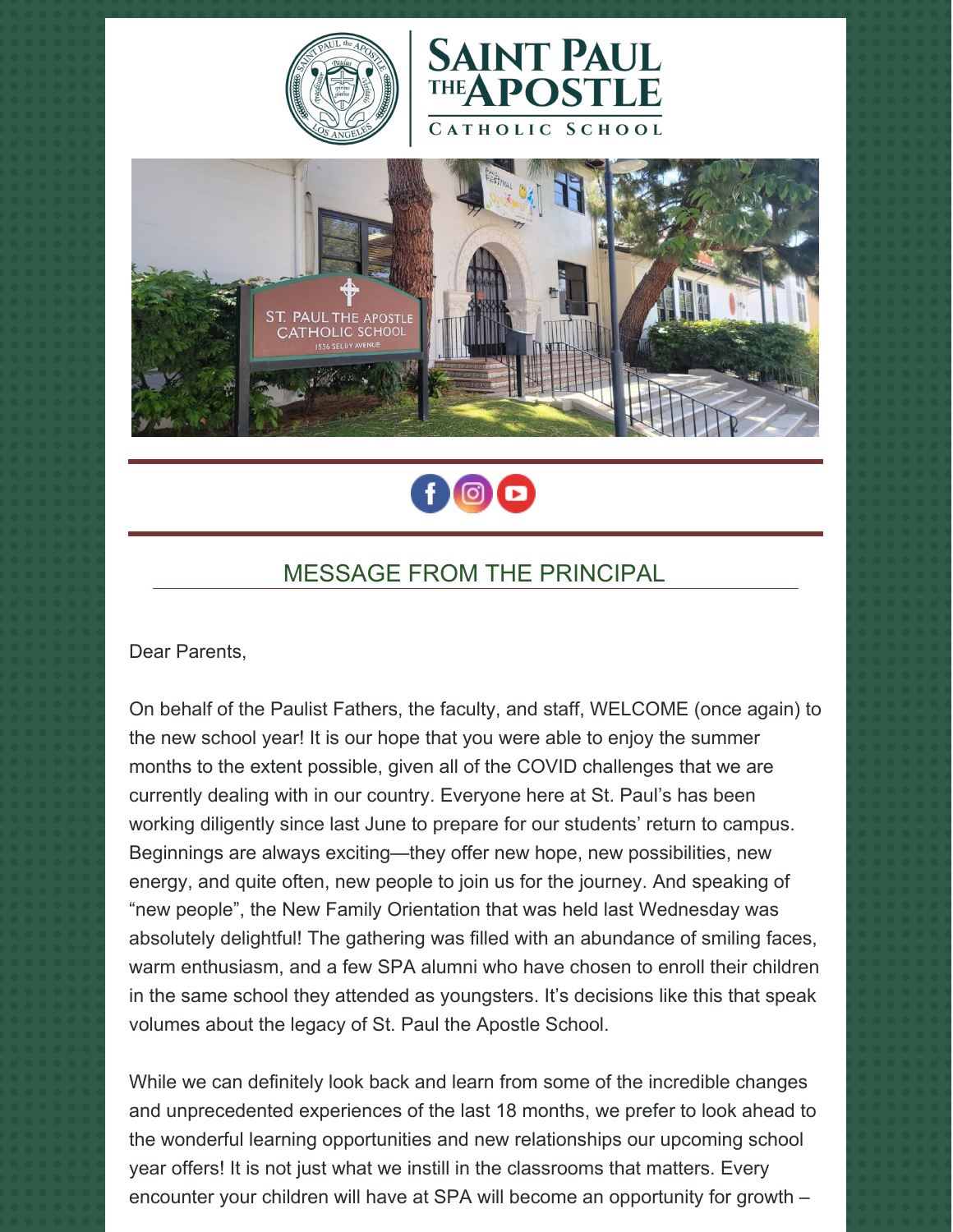including those in the church, the media center, the parish center, the playground, and the gym. From the iPads and laptops located throughout the school, to the prayers expressed for family and friends during daily prayer, and to singing joyfully at our student body Masses – we are dedicated to ensuring that our students thrive spiritually, intellectually, emotionally, physically, and culturally.

Parents, we will definitely need your support to make this happen successfully. Teamwork is the only way to establish a path toward excellence, and we have experienced this often in both our school and parish communities. I know that the dedicated and passionate teachers of SPA give 100% of themselves every day to your children. I am going to depend on you to support them, meaningfully communicate with them throughout the year, and keep our community in your prayers. I also respectfully request that you read through the important reminders that are included in this newsletter below so that everyone is well prepared for the first day of school.

Thank you for gifting us with this special partnership of educating your children! It will be another fun and exciting year for us as we continue to charter into these uncertain times. That uncertainty will have less significance while we work together as a community of faith and academic excellence, and begin our 86th year of educating children at St. Paul the Apostle School. I pray that God will continue to bless us all, and that His Spirit will guide us through the journey and any ambiguities we may encounter during the school year.

Peace and Blessings,

Crystal Pinkofsky Principal

## **IMPORTANT REMINDERS FOR THE 1ST DAY OF SCHOOL!**

We are looking forward to seeing you on Tuesday morning. The following are some important reminders. Please read through the list carefully so that you do not overlook anything of importance. Do not hesitate to contact us if you have any questions.

- Don't forget to complete the **Wellness Check** on SchoolPass before you arrive on campus. Contact Mayora Hiney at **[mhiney@sp-apostle.org](mailto:mhiney@sp-apostle.org)** if you have any issues logging in.
- Drop-off on Tuesday (only) is from 7:30 a.m. 8:00 a.m.
- There will be **two drop-off options** for the first day of school.
	- Park in the neighborhood (not along Selby Avenue) and walk in through the front entrance. Proceed directly to your child's classroom. (There will be "relaxed" parking on Tuesday from 7:00 a.m. until 9:30 a.m.)
	- Pull up in front of the school and drop your student off with one of the SPA